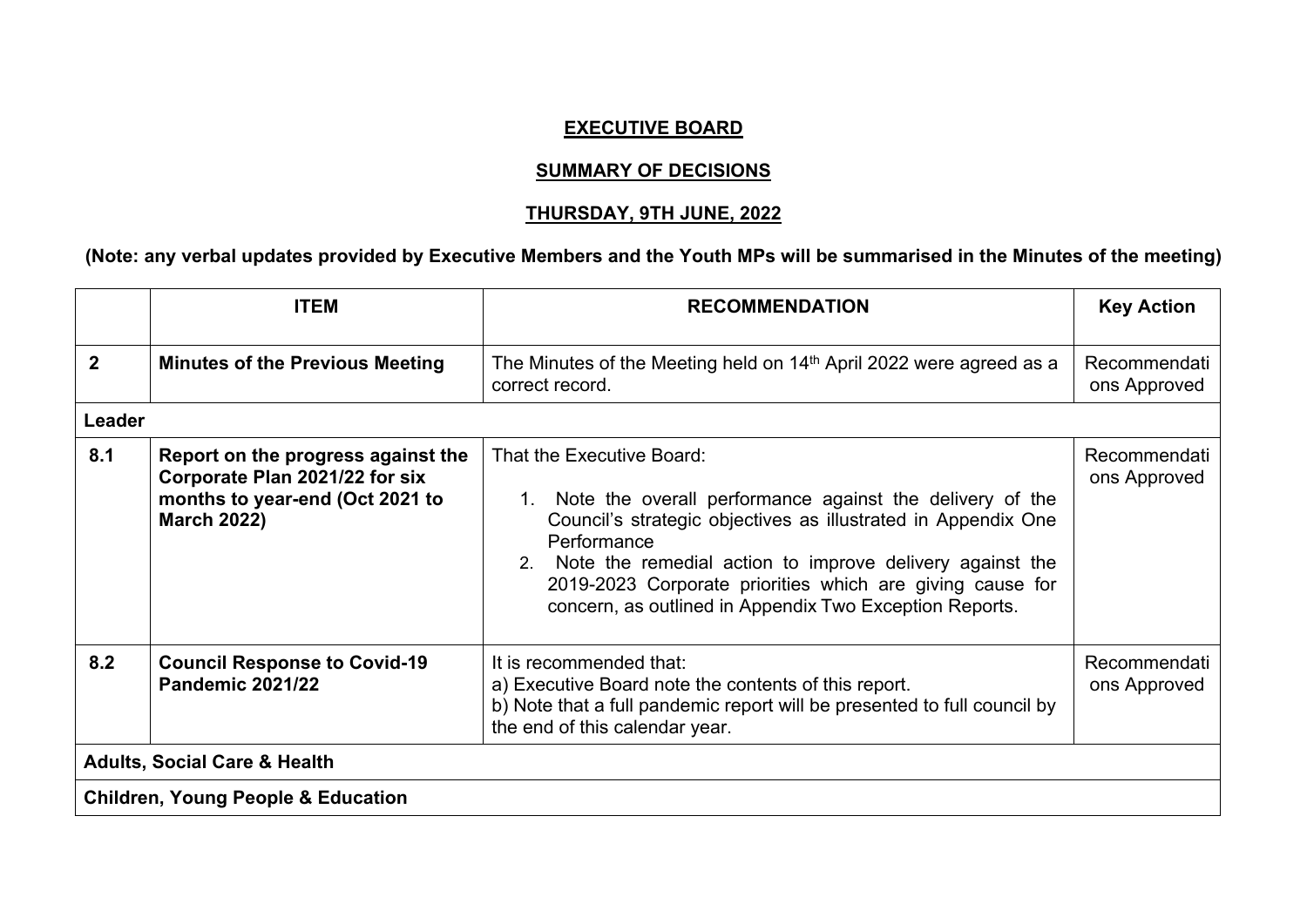| 8.3 | School Holiday Pattern 2023/24                                  | That the Executive Board agrees the school term and holiday pattern<br>for Community and Controlled schools for 2023/2024 (as set out in<br>Appendix One Draft School term and Holiday Pattern 2023/2024).                                                                                                                                                                                                                                                                                                                                                                                                                                                                                                                                                                                                                       | Recommendati<br>ons Approved |  |
|-----|-----------------------------------------------------------------|----------------------------------------------------------------------------------------------------------------------------------------------------------------------------------------------------------------------------------------------------------------------------------------------------------------------------------------------------------------------------------------------------------------------------------------------------------------------------------------------------------------------------------------------------------------------------------------------------------------------------------------------------------------------------------------------------------------------------------------------------------------------------------------------------------------------------------|------------------------------|--|
| 8.4 | <b>Update on Children's Services</b><br><b>ILACS Inspection</b> | That the Executive Board:<br>Delegates the scrutiny of the delivery of the Post ILACS<br>Inspection Action Plan to the Achieving Excellence Board<br>Gives approval to a supplementary revenue estimate of<br>£906,000 to fund the delivery of the Action Plan (Appendix) in<br>2022/23 to be funded from contingent sums earmarked for<br>Social Care (and acknowledge that, subject to review as part<br>of the Council's normal budgetary procedures, the estimated<br>full year cost of the Action Plan (estimated to be £923k) will<br>form part of the Council's Budget from 2023/24)<br>Notes that subject to the refinement of the Action Plan, any<br>further financial implications arising from the delivery of the<br>Action Plan will be considered in line with the Council's<br><b>Financial Procedure Rules.</b> | Recommendati<br>ons Approved |  |
|     | <b>Environment &amp; Operations</b>                             |                                                                                                                                                                                                                                                                                                                                                                                                                                                                                                                                                                                                                                                                                                                                                                                                                                  |                              |  |
|     | <b>Public Health, Prevention &amp; Wellbeing</b>                |                                                                                                                                                                                                                                                                                                                                                                                                                                                                                                                                                                                                                                                                                                                                                                                                                                  |                              |  |
|     | <b>Digital &amp; Customer Services</b>                          |                                                                                                                                                                                                                                                                                                                                                                                                                                                                                                                                                                                                                                                                                                                                                                                                                                  |                              |  |
|     | <b>Growth &amp; Development</b>                                 |                                                                                                                                                                                                                                                                                                                                                                                                                                                                                                                                                                                                                                                                                                                                                                                                                                  |                              |  |
| 8.5 | <b>Land at Clarendon Road East,</b><br><b>Blackburn</b>         | That the Executive Board upon being satisfied that:<br>a) It would contribute to the economic, social and environmental<br>well-being of the borough;                                                                                                                                                                                                                                                                                                                                                                                                                                                                                                                                                                                                                                                                            | Recommendati<br>ons Approved |  |
|     |                                                                 | b) There is a compelling case in the public interest as the                                                                                                                                                                                                                                                                                                                                                                                                                                                                                                                                                                                                                                                                                                                                                                      |                              |  |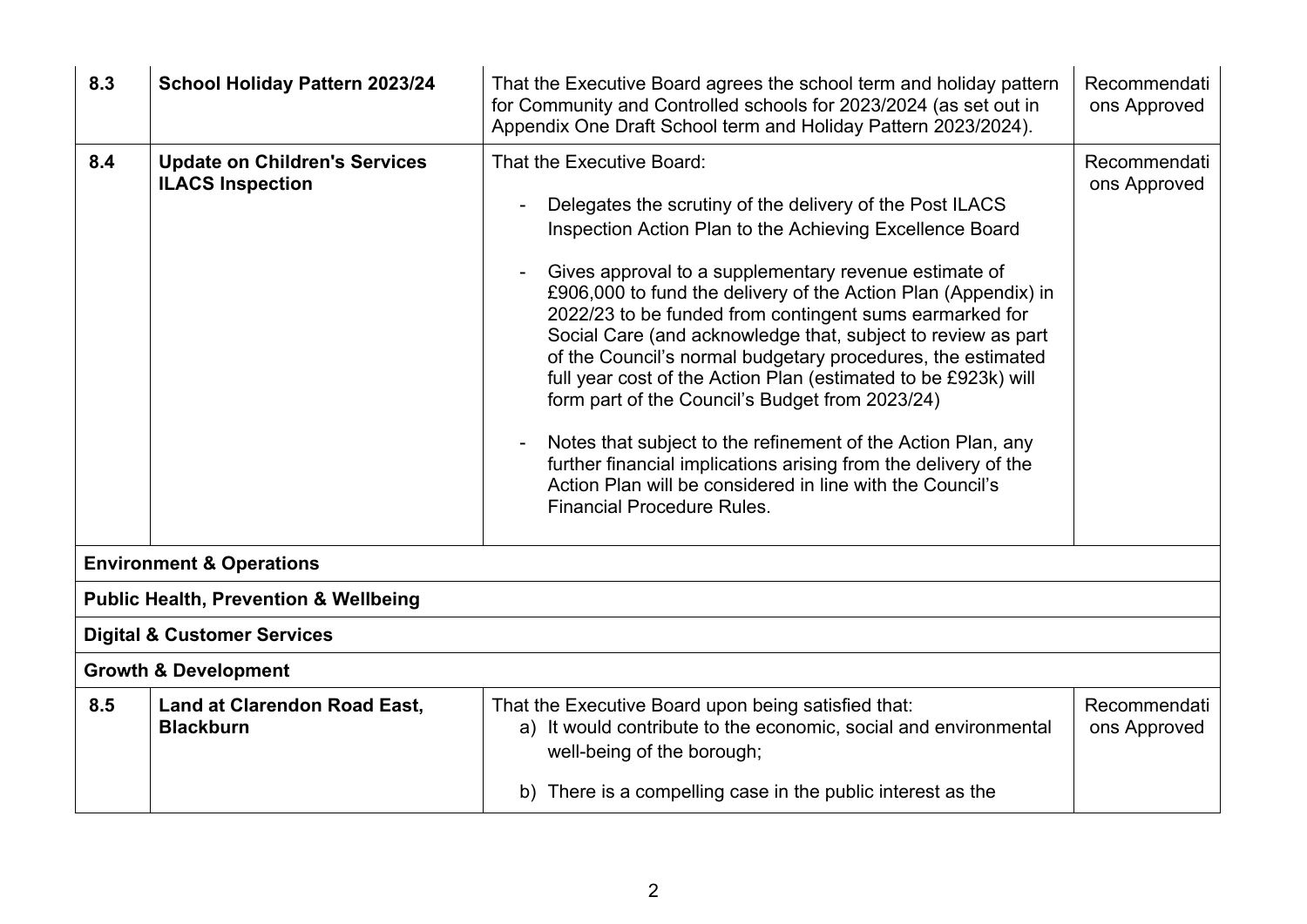| interference with Human Rights involved is proportionate in<br>the interests of land assembly for housing development;                                                                                                                                                                                                                                                                 |
|----------------------------------------------------------------------------------------------------------------------------------------------------------------------------------------------------------------------------------------------------------------------------------------------------------------------------------------------------------------------------------------|
| c) Sufficient funds exist for carrying the resolution into effect;                                                                                                                                                                                                                                                                                                                     |
| d) No impediments exist to the implementation of the scheme to<br>assemble the land for housing development (subject to the<br>making of the order) and there is a reasonable prospect of its<br>implementation, should the order be made;                                                                                                                                             |
| e) The whole of the legal estates to the affected land could not<br>be acquired by agreement                                                                                                                                                                                                                                                                                           |
| Authorise the Growth Programme Director, in conjunction with<br>2.1<br>the Deputy Director, Legal & Governance (Monitoring Officer)<br>to prepare and make a Compulsory Purchase Order (CPO)<br>under section 226 of the Town and Country Planning Act<br>1990 and the Acquisition of Land Act 1981, for the purpose of<br>land assembly to carry out housing development on the land. |
| 2.2<br>Authorise the Growth Programme Director to negotiate terms<br>for the acquisition by agreement of any outstanding interests in<br>the land within the CPO prior to its confirmation.                                                                                                                                                                                            |
| Authorise the Deputy Director, Legal & Governance (Monitoring<br>2.3<br>Officer) (in the event that the Secretary of State notifies the<br>Council that it has been given the power to confirm the Order)<br>to confirm the CPO if he is satisfied that it is appropriate to do<br>SO.                                                                                                 |
| Authorise the Growth Programme Director to approve<br>2.4<br>agreements with any identified landowner setting out the terms<br>of withdrawal of objections to the Order (including the power to<br>defer implementation post confirmation). In consultation with<br>the Deputy Director, Legal & Governance (Monitoring Officer) to<br>make deletions from and/or minor amendments and |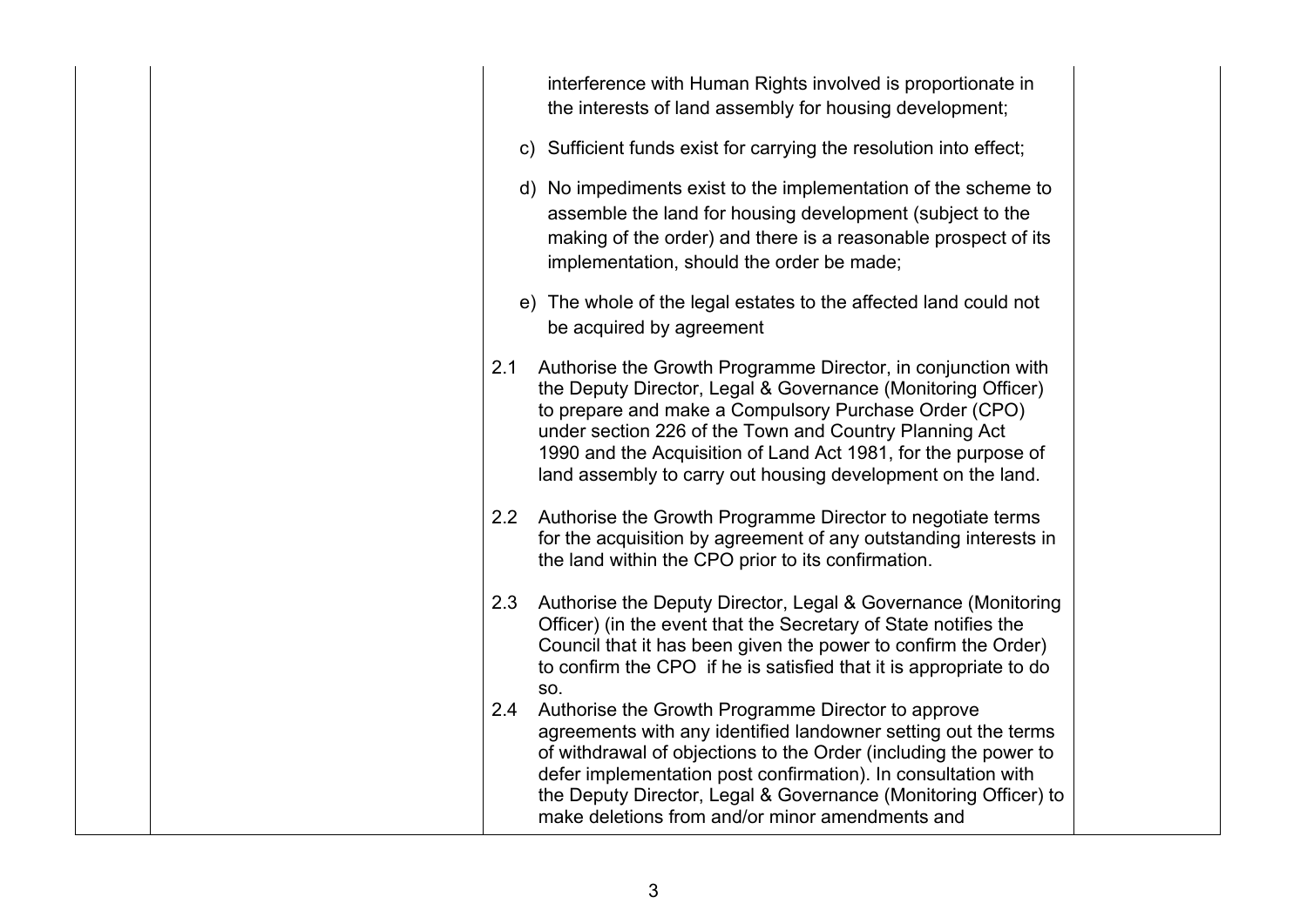|     |                                                                                         | modifications to the proposed Order and Order plans.                                                                                                                                                                                                                                                                                                               |                              |
|-----|-----------------------------------------------------------------------------------------|--------------------------------------------------------------------------------------------------------------------------------------------------------------------------------------------------------------------------------------------------------------------------------------------------------------------------------------------------------------------|------------------------------|
| 8.6 | <b>Blackburn with Darwen Enhanced</b><br><b>Bus Partnership</b>                         | That the Executive Board:<br>(i) Approve the Council's intention to enter into an 'Enhanced<br>Partnership' working in collaboration with all the Borough's<br>bus operators, in accordance with s138G Transport Act<br>2000 without modifications. The Local Transport Authority<br>having complied with s138F regarding preparation, notice<br>and consultation. | Recommendati<br>ons Approved |
|     |                                                                                         | (ii) That the Enhanced Partnership Plan and Scheme will be<br>responsible for directing available funding from central<br>government and elsewhere to deliver improvements to bus<br>services and infrastructure in Blackburn with Darwen to<br>help achieve our ambition, objectives and targets in our<br>Bus Service Improvement Plan.                          |                              |
|     |                                                                                         | (iii) That mechanisms by which the plan and scheme can be<br>modified, following any constructive comments, will be<br>managed by through the Enhanced Partnership<br>governance structure and Blackburn with Darwen<br>procedures.                                                                                                                                |                              |
|     | <b>Finance &amp; Governance</b>                                                         |                                                                                                                                                                                                                                                                                                                                                                    |                              |
| 8.7 | <b>Business Rates Covid-19</b><br><b>Additional Relief Fund (CARF)</b><br><b>Policy</b> | That the Executive Board:<br>approves the amended COVID 19 Additional Relief Fund<br>(CARF) policy for 2021/22;                                                                                                                                                                                                                                                    | Recommendati<br>ons Approved |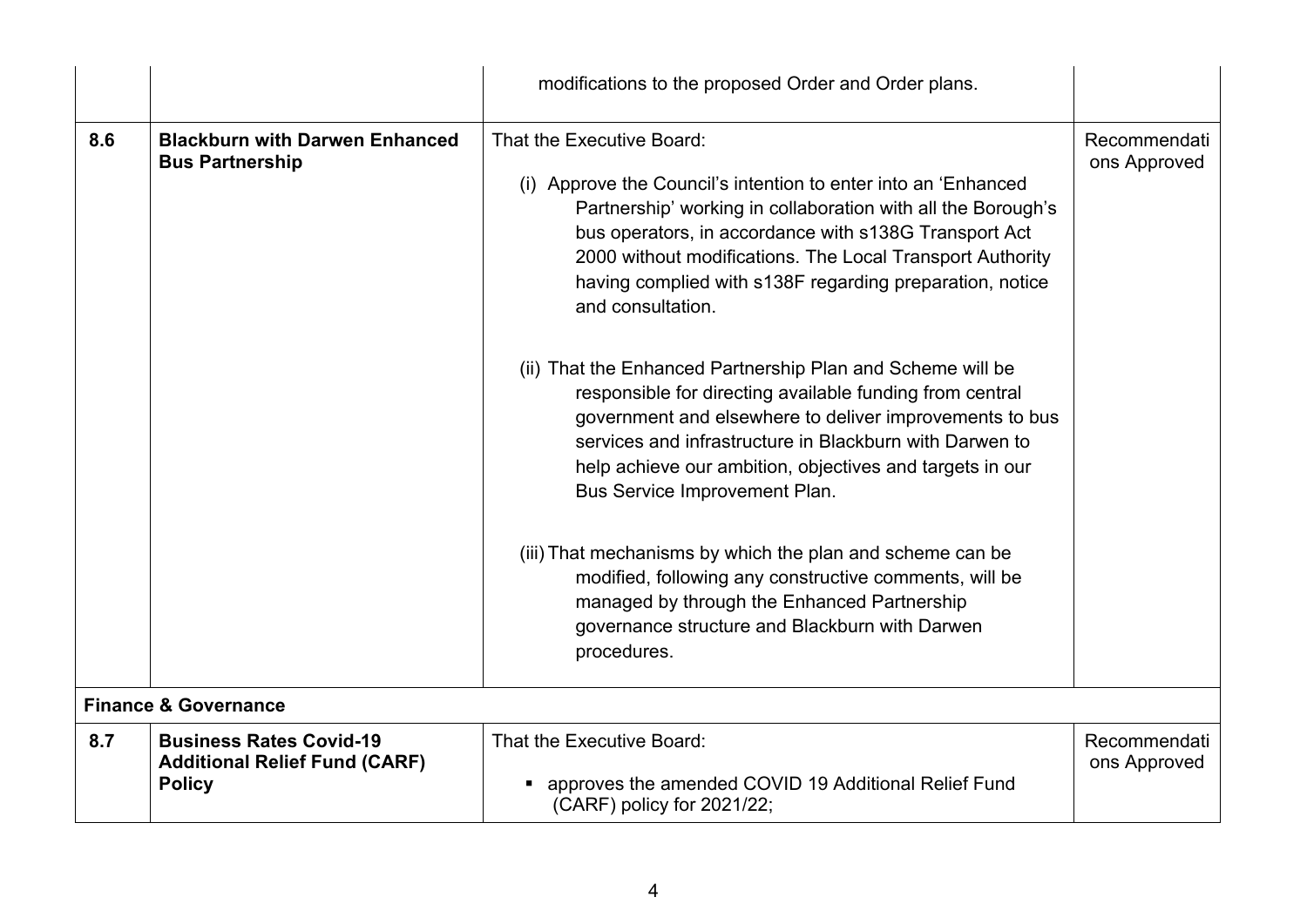| 8.8 | <b>Development of the General Fund</b><br>Revenue Budget 2023/24 | It is recommended that Executive Board:-<br>a) agree to write to the Department for Levelling Up, Housing<br>and Communities (DLUHC) seeking an increase in the<br>Council's funding settlement for 2022/23 to reflect the<br>significant increase in inflation;<br>b) note the key risks to the delivery of the budget in 2022/23<br>and that these will be subject to consideration as part of the<br>regular Budget Monitoring reports submitted to the<br><b>Executive Board;</b><br>c) note the uncertainty with the funding outlook for the<br>Council, not least the limited progress on Local Government<br>Finance reforms and the possibility that these may<br>not take place before the next General Election in 2024;<br>d) note the update to the Medium Term Financial Plan for<br>2023/26 as shown at Appendix A and that a further update<br>will be provided in October 2022;<br>e) note the scenario analysis shown at Appendix C and D<br>which models 'worst'/'best' case scenarios around the<br>baseline MTFP as part of the assessment of potential risks<br>facing the Council;<br>f) note the potentially significant financial impact of the review<br>of the pay structure (should it be considered necessary),<br>the financial impact of the Social Care reforms and<br>Academisation of Schools and that an update on these<br>matters be provided in future reports on the MTFP;<br>g) in accordance with the Council's Budget and Policy | Recommendati<br>ons Approved |
|-----|------------------------------------------------------------------|---------------------------------------------------------------------------------------------------------------------------------------------------------------------------------------------------------------------------------------------------------------------------------------------------------------------------------------------------------------------------------------------------------------------------------------------------------------------------------------------------------------------------------------------------------------------------------------------------------------------------------------------------------------------------------------------------------------------------------------------------------------------------------------------------------------------------------------------------------------------------------------------------------------------------------------------------------------------------------------------------------------------------------------------------------------------------------------------------------------------------------------------------------------------------------------------------------------------------------------------------------------------------------------------------------------------------------------------------------------------------------------------------------------------------------------------------------------------------|------------------------------|
|     |                                                                  |                                                                                                                                                                                                                                                                                                                                                                                                                                                                                                                                                                                                                                                                                                                                                                                                                                                                                                                                                                                                                                                                                                                                                                                                                                                                                                                                                                                                                                                                           |                              |